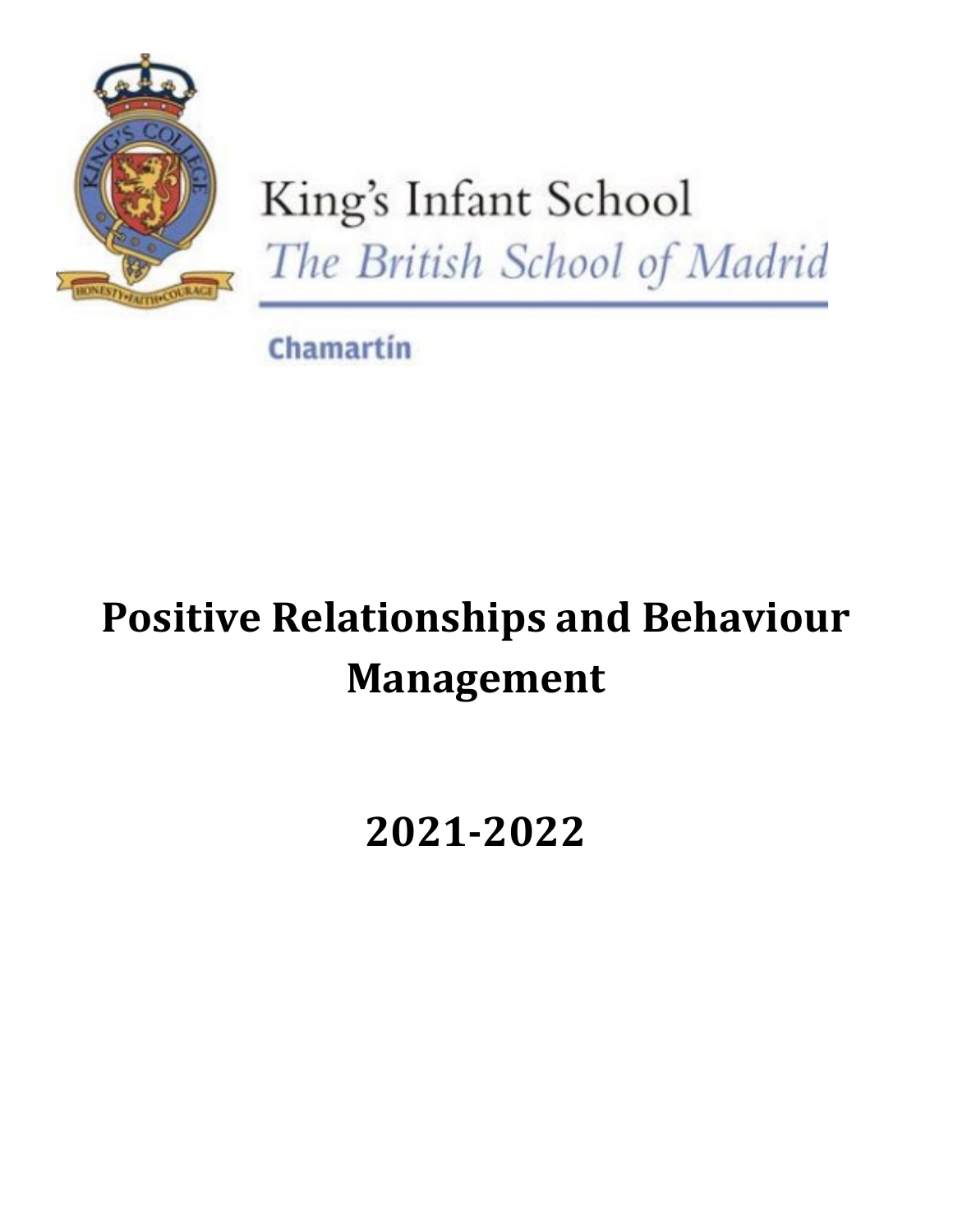# **Contents**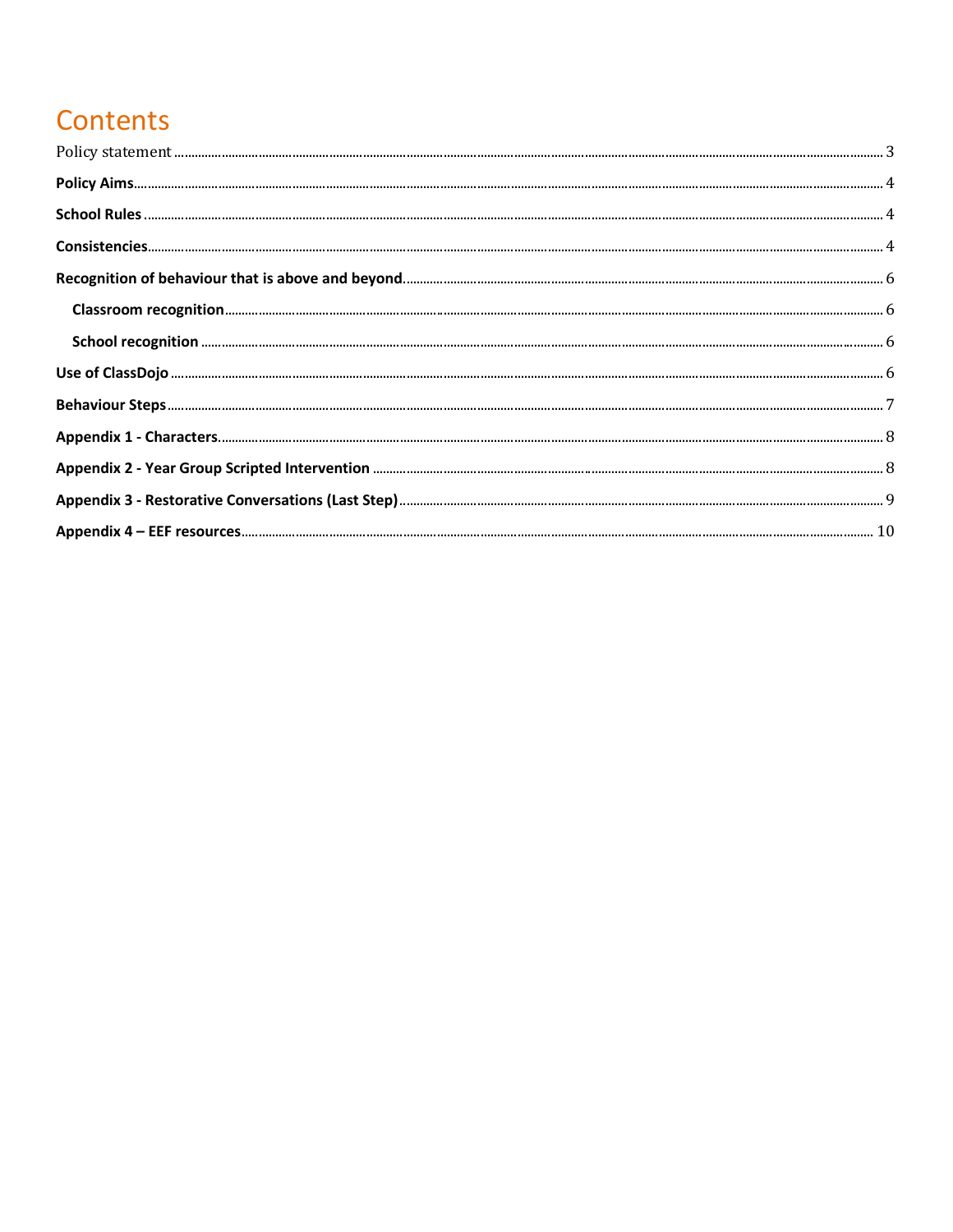#### <span id="page-2-0"></span>**Policy statement**

King's Infant School is committed to creating a safe, secure and nurturing environment where strong and meaningful relationships are built where children show exemplary behaviour which facilitates a wide range of outstanding learning experiences. Positive relationships referred to in the EYFS statutory Framework 2020 is carefully implemented throughout the whole school. Relationships are developed through the forming of attachments between adults and peers.

Warm and caring relationships play an important role in creating an environment where each and every child can flourish. Children are respected and valued and their wellbeing is considered before anything else. The child's voice is listened to, respected and valued; helping them to thrive socially and emotionally. When children feel this they learn the value of empathy and talking through their emotions and difficulties with someone. Through play, children are able to explore a range of problems and solve them using their listening skills and being involved in the task. This forms the foundation of an excellent behaviour policy which develops children who are motivated to learn, are socially aware and who are responsible citizens of the school and wider community.

This policy is based on the Improving Behaviour in School guidance report from the EEF (2019) which outlines 6 recommended steps (appendix 4) and also draws on elements from Paul Dix 'Everything changes when the adults change', when planning for adult intervention for undesired behaviours.

Everyone is expected to maintain the highest standards of personal conduct, to accept responsibility for their behaviour and encourage others to do the same. Our Positive Relationships and Behaviour Management Policy guide's staff to teach social, emotional and cognitive behaviours including self-regulation and motivation, not blind compliance. It echoes our core values with a heavy emphasis on respectful behaviour, a partnership approach to managing poor behaviour choices and plans for dynamic interventions that support staff and learners.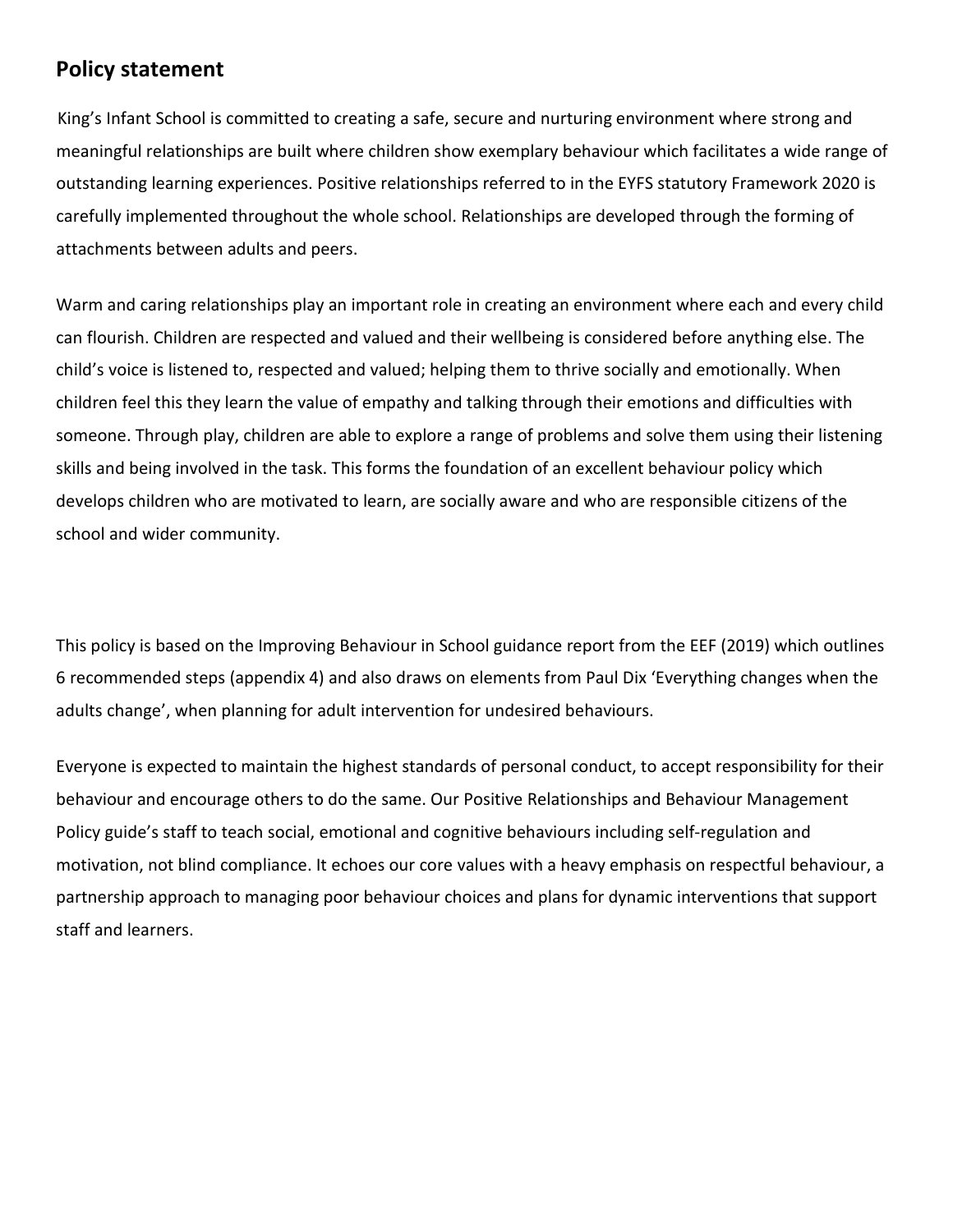# <span id="page-3-0"></span>**Policy Aims**

- To build a school community that knows and understands its children and their influences.
- To teach learning behaviours alongside managing behaviours
- To set out clear classroom management strategies which support excellent classroom behaviour.
- To ensure that all pupils are treated fairly, show respect and to promote positive warm and caring relationships
- To create a culture of consistency and coherence across the school community which extends into children's homes through strong partnership with families.

## <span id="page-3-1"></span>**School Rules**

We have three clear and simple school rules that we follow which are introduced through the creation of three special school characters. Appendix 1

**Sophie Safe** reminds us **We are safe**.

**Ramona Respect** reminds us **We are respectful.** 

#### **Eddy Ready** reminds us **We are ready for learning.**

In addition to these rules, at the start of each year, classes will gather together to create a set of expectations about how to work together. This may be referred to as a class specific teaching tool in PSHE sessions or circle times to unpick understanding of unacceptable behaviour or incidents. In this way children are shown to be valued members of their class community. They are accountable for their actions individually and as a collective class community. This approach enables them to discuss their thoughts and feelings, develop a sense of democracy and practice thinking skills by sharing their own solutions to problems that have occurred or could occur.

#### <span id="page-3-2"></span>**Consistencies**

#### **Senior Leaders expect all staff to:**

- greeting each and every child by their name with genuine warmth and joy at seeing them.
- speak about children respectfully even when not present.
- not raising voices (except outside if a danger is seen faraway)
- staff stopping at staircase corners until class lines catch up.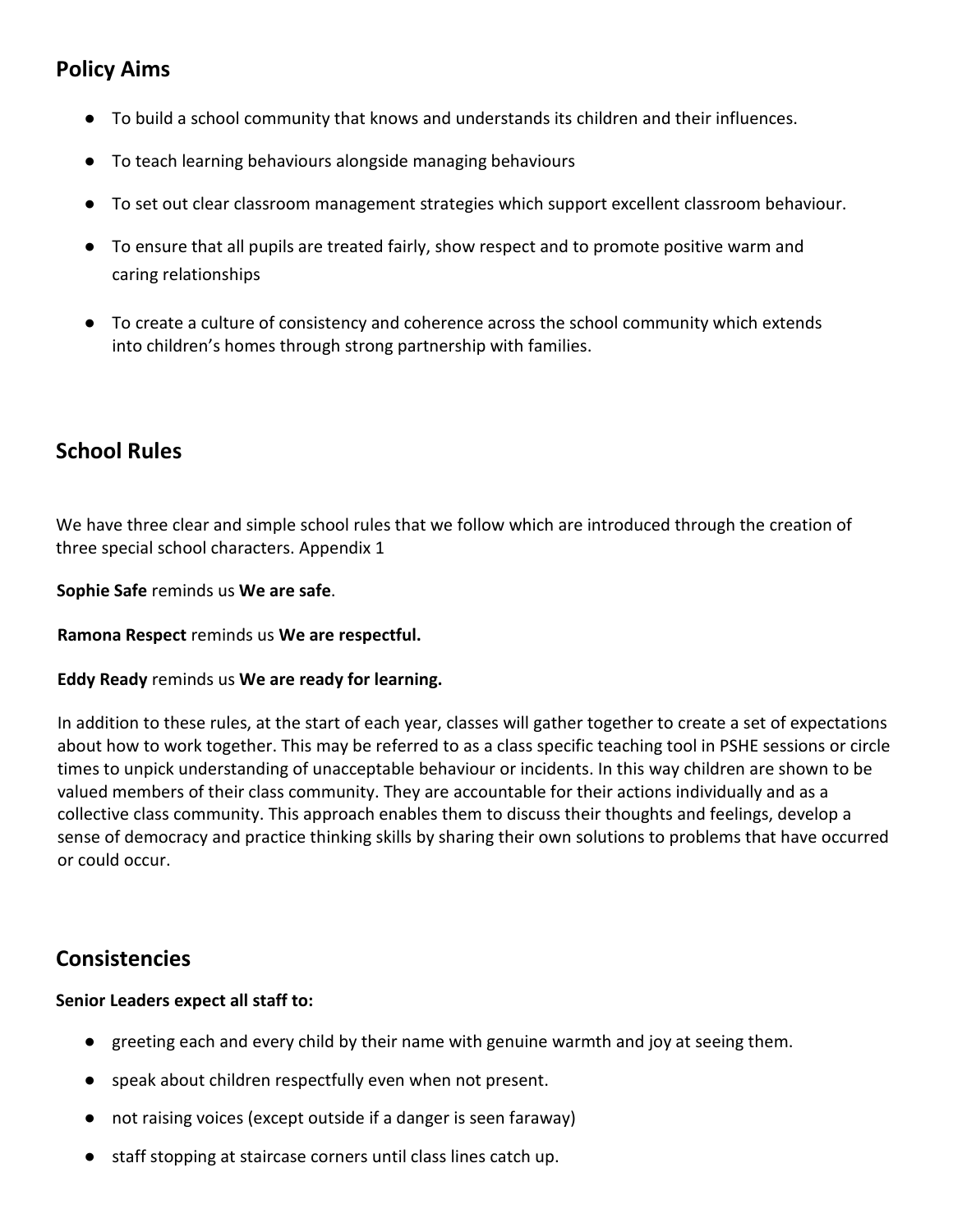#### **All staff will:**

- Refer to 'Ready, Respectful, Safe' during lessons.
- Model positive behaviours and build relationships.
- Use a visible recognition mechanism throughout every lesson.
- Be calm and give 'take up time' when managing behaviour.
- Prevent sanctions.
- Follow up every time, retain ownership and engage in reflective dialogue with children.
- Never ignore or walk past those who are not showing expected behaviour.

## **Senior Leaders will**

- Senior leaders are not expected to deal with behaviour referrals in isolation. Rather they are to stand alongside colleagues to support, guide, model and show a unified consistency to the learners.
- Be a visible presence around the site and especially at changeover time.
- Celebrate staff, leaders and learners whose effort goes above and beyond expectations.
- Regularly share good practice
- Support Core Leaders in managing learners with more complex or entrenched negative behaviours
- Use behaviour data to target and assess college wide behaviour policy and practice.
- Regularly review provision for learners who fall beyond the range of written policies
- Be a daily visible presence around their corridor and the site, particularly at times of mass movement.
- Take time to welcome learners at the start of the day and dismiss at the end.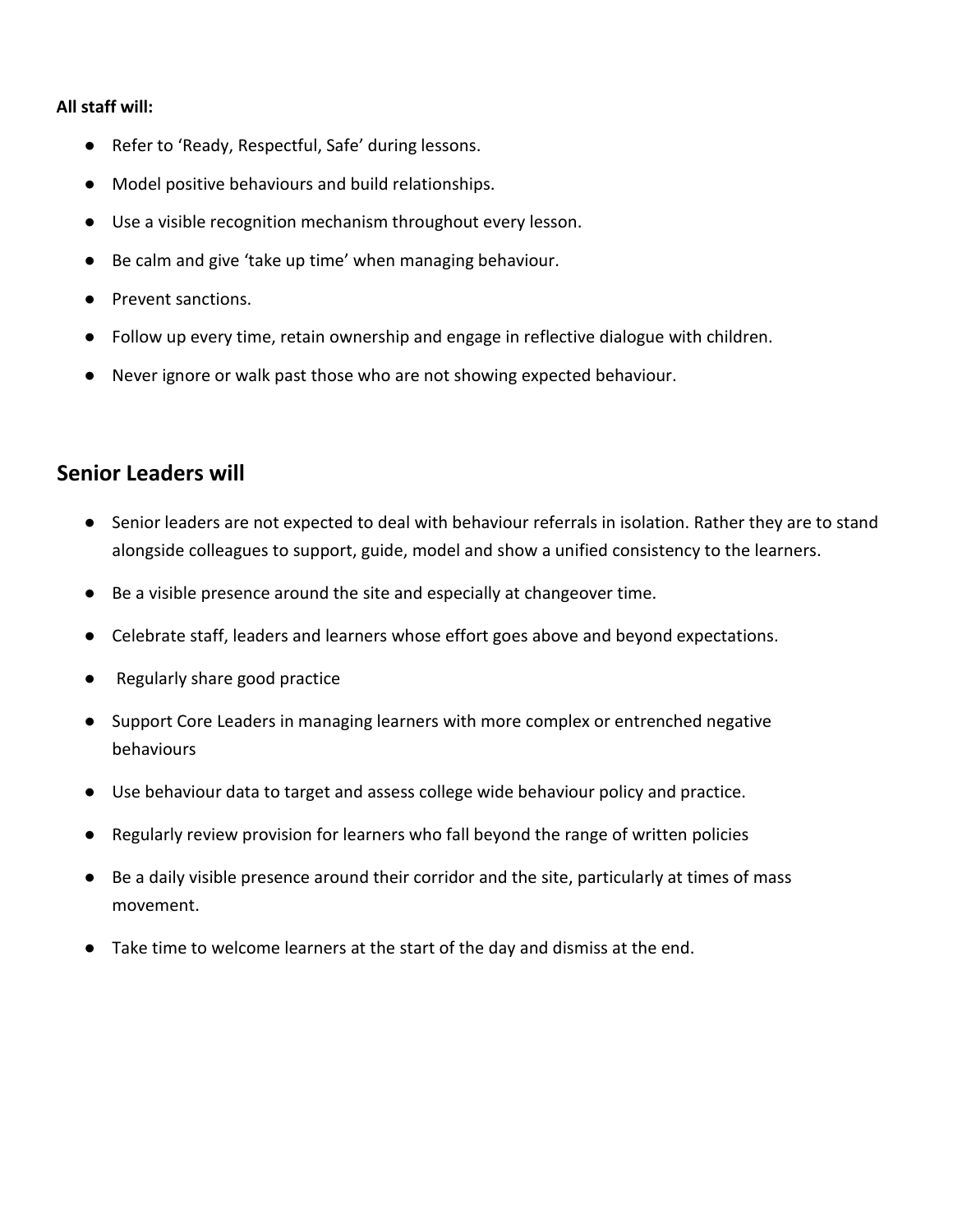## <span id="page-5-0"></span>**Recognition of behaviour that is above and beyond**

Behaviour we expect is not rewarded, we have three tiered levels of recognition for pupils whose behaviour is exemplary and is above and beyond what we expect.

#### <span id="page-5-1"></span>**Classroom recognition**

Level1

- Use of ClassDojo to recognise values demonstrated linked to our rules.
- During lessons give out verbal exceptional rewards i.e. classroom celebrations such as 'fireworks'.

Level 2

- Give out stickers for exceptional behaviour (linked to the characters).
- Notes and phone calls home.

Level 3

● Weekly certificates awarded by class teachers.

#### <span id="page-5-2"></span>**School recognition**

Level 4

- Weekly certificates are given out in assemblies by SLT.
- Notes and phone calls home.
- Tea parties with SLT.
- Termly Recognition Board photo of child on display in the hall.

# <span id="page-5-3"></span>**Use of ClassDojo**

Class Dojo continues to be used as a way of recognising the values displayed on a daily basis. Points linked to the values can be visible or not depending on the children's attitude towards them. Allocating points enables tracking of behaviours to be analysed. Points given towards displaying school values are shared with the families through the dojo app. This way the families become part of the school's vision to create a more positive environment. Class Dojo will also be used to communicate if Thinking Time has been given, this is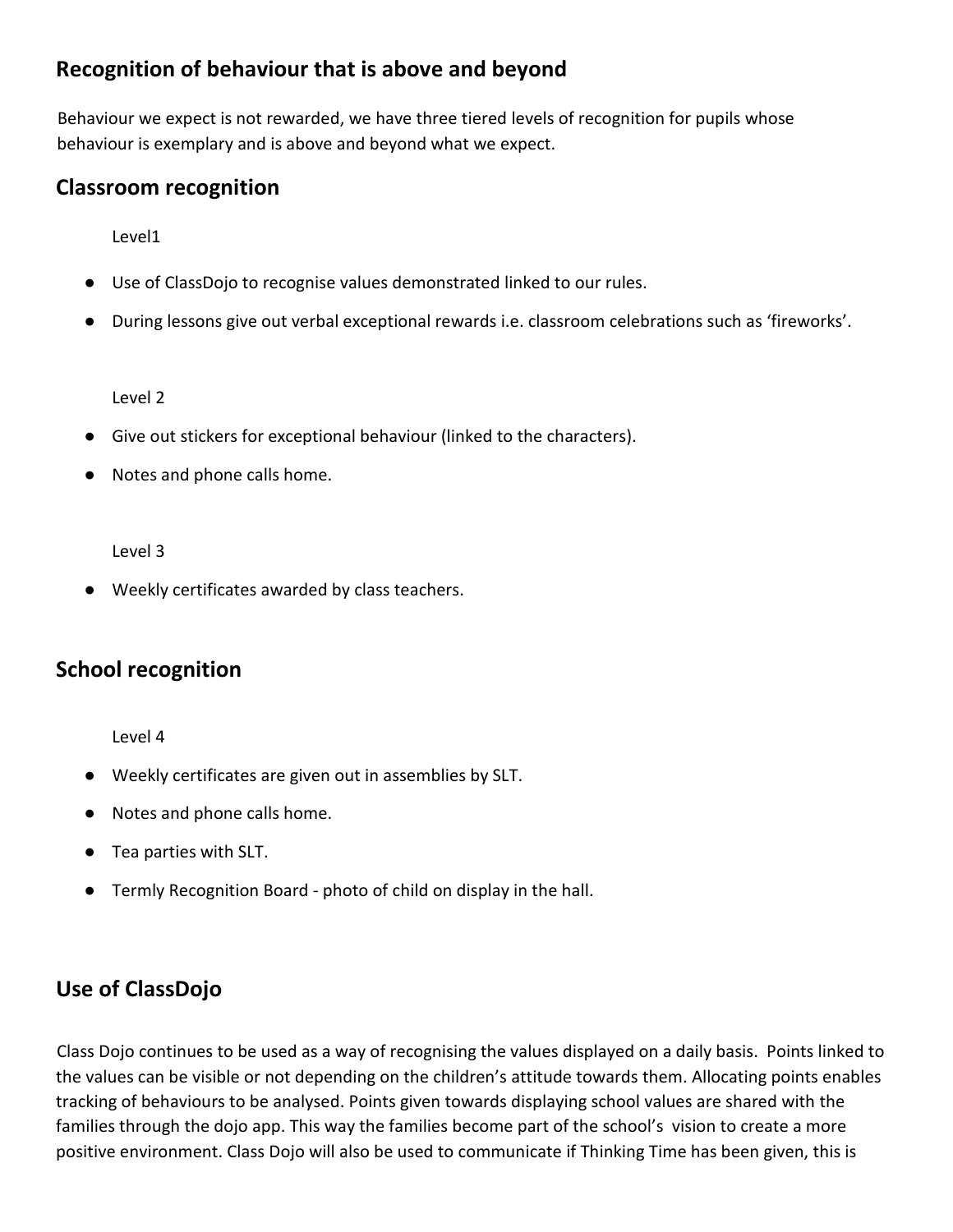found in the needs work section and receives no points positive or negative. When this has been used a note must be added to ensure parents know what happened.

The recognised behaviours on Dojo are for all classes

and are linked to our values

- **Respect**
- Ready
- **Safe**



#### <span id="page-6-0"></span>**Behaviour Steps**

Staff must identify whether behaviour is non disruptive or disruptive before following the steps below. Each step must be followed without jumping a step. Thinking time is given as a productive way to use time out and will be used prior to a discussion with an adult where they can reconnect, repair and restore. Thinking time must be inside the classroom and a clear and comfortable spot in which a child can calm down and think about what has happened.

#### **BEHAVIOUR STEPS**



staff will follow these 3 steps and record thinking time given on ClassDojo and note attached for parents.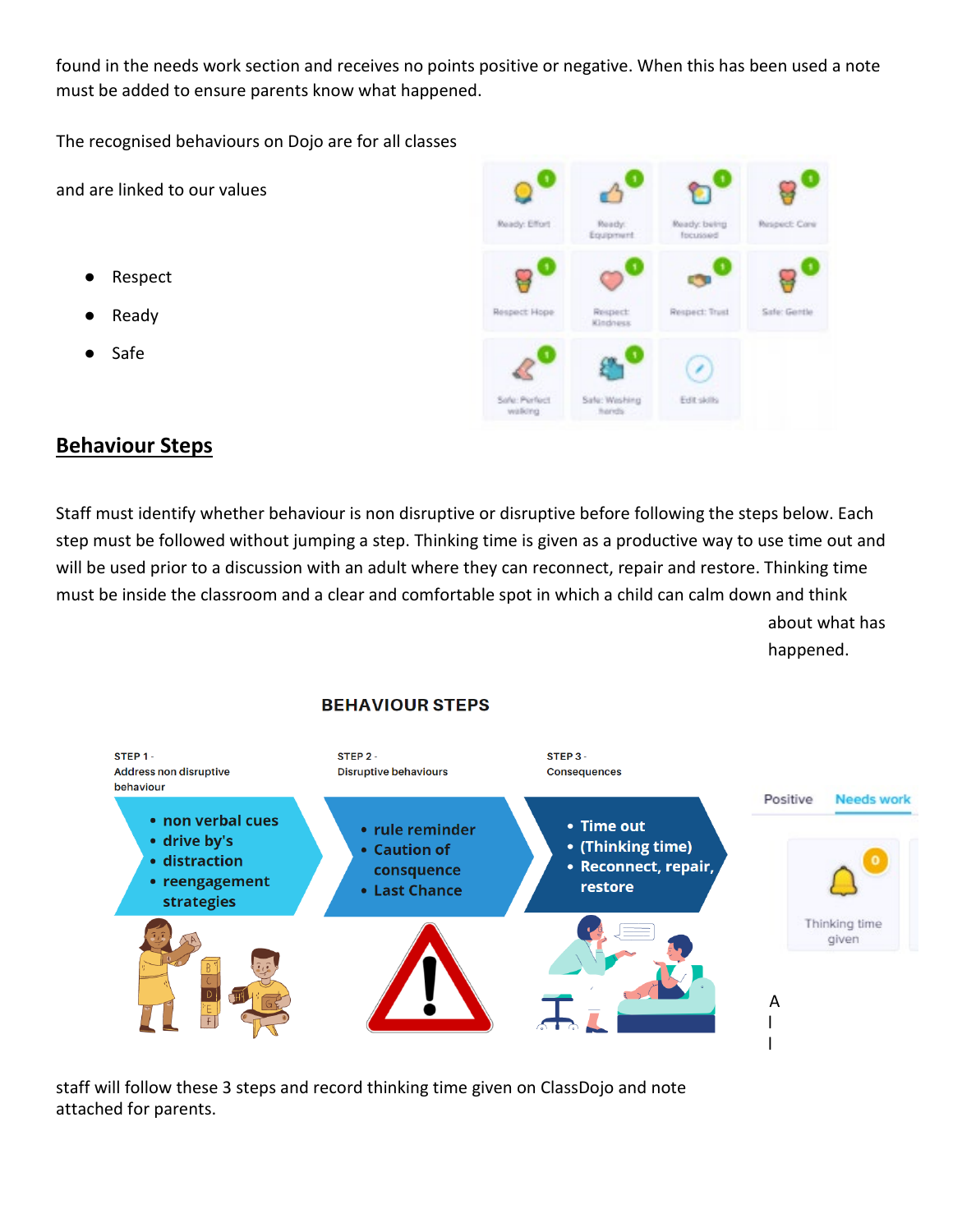| <b>Created and Reviewed by:</b>                                                                                               | <b>Policy Category:</b>      |
|-------------------------------------------------------------------------------------------------------------------------------|------------------------------|
| Created by Rachel Davies and Annelouise Jordan<br>Nov 2020<br>Reviewed by Rachel Davies and Annelouise Jordan<br>October 2021 | <b>Teaching and Learning</b> |
| <b>Approved by Governing Board:</b>                                                                                           | <b>Next Review:</b>          |
| October 2021                                                                                                                  | October 2022                 |

## <span id="page-7-0"></span>**Appendix 1 - Characters**



# <span id="page-7-1"></span>**Appendix 2 - Year Group Scripted Intervention**

This should be the 3rd time you have spoken to the child and given take up time. This is now a scripted statement not a series of questions. Never ask a question about why they did it or how someone is feeling. (This is covered in Restorative Conversation).

#### **FYFS**

You have (insert behaviour) and that breaks our rule of (insert rule). We don't want (insert consequence) to happen. I know you can be (insert expected behaviour) because I saw you do it (shortest time frame possible, e.g. earlier this morning).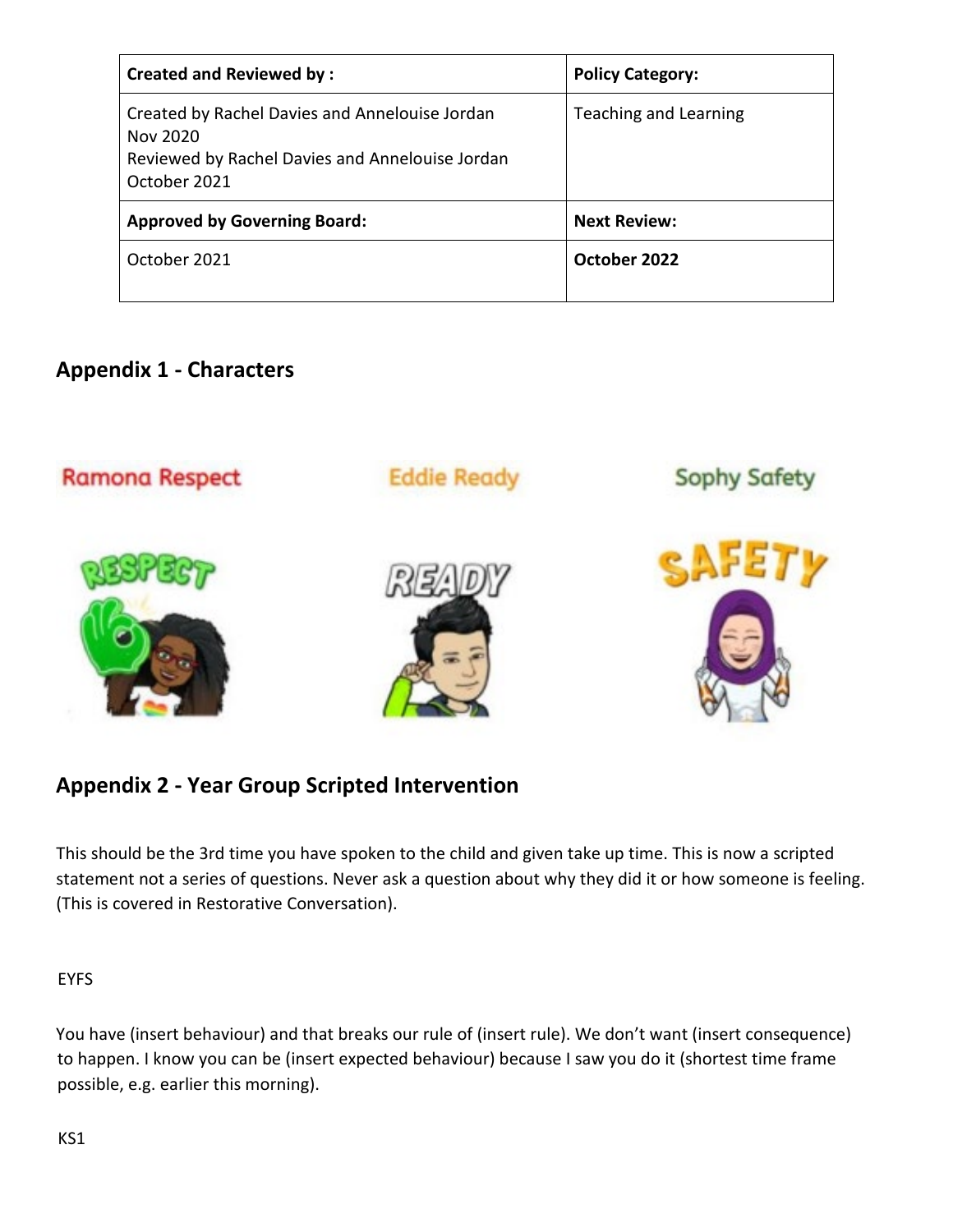I can see you (insert behaviour), you're breaking the rule of (insert rule). If you continue (insert behaviour) you will/won't (insert consequence). I know you can (insert expected behaviour) because I saw you do it (insert time frame.)

# <span id="page-8-0"></span>**Appendix 3 - Restorative Conversations (Last Step)**

This meeting only happens if a child has had time out, not if they have responded to the scripted conversation.

A restorative conversation should take around 10 minutes (plan for 15). Provide a glass water, fidget toy.

Stick to the matter, don't open up other business.

Ask no more than 5, at least 3 from each section from the following questions. Use a calm, kind and nonjudgemental tone.

#### **1. What happened?**

- 2. What was going through your head in the moment? (What were you thinking at the time?)
- 3. What have you thought since?
- 4. How did this make people feel?
- 5. How has it been affected?
- 6. How have they been affected?
- 7. What should we do to make things right?
- 8. How can we do things differently in the future?

Do not take notes in this meeting.